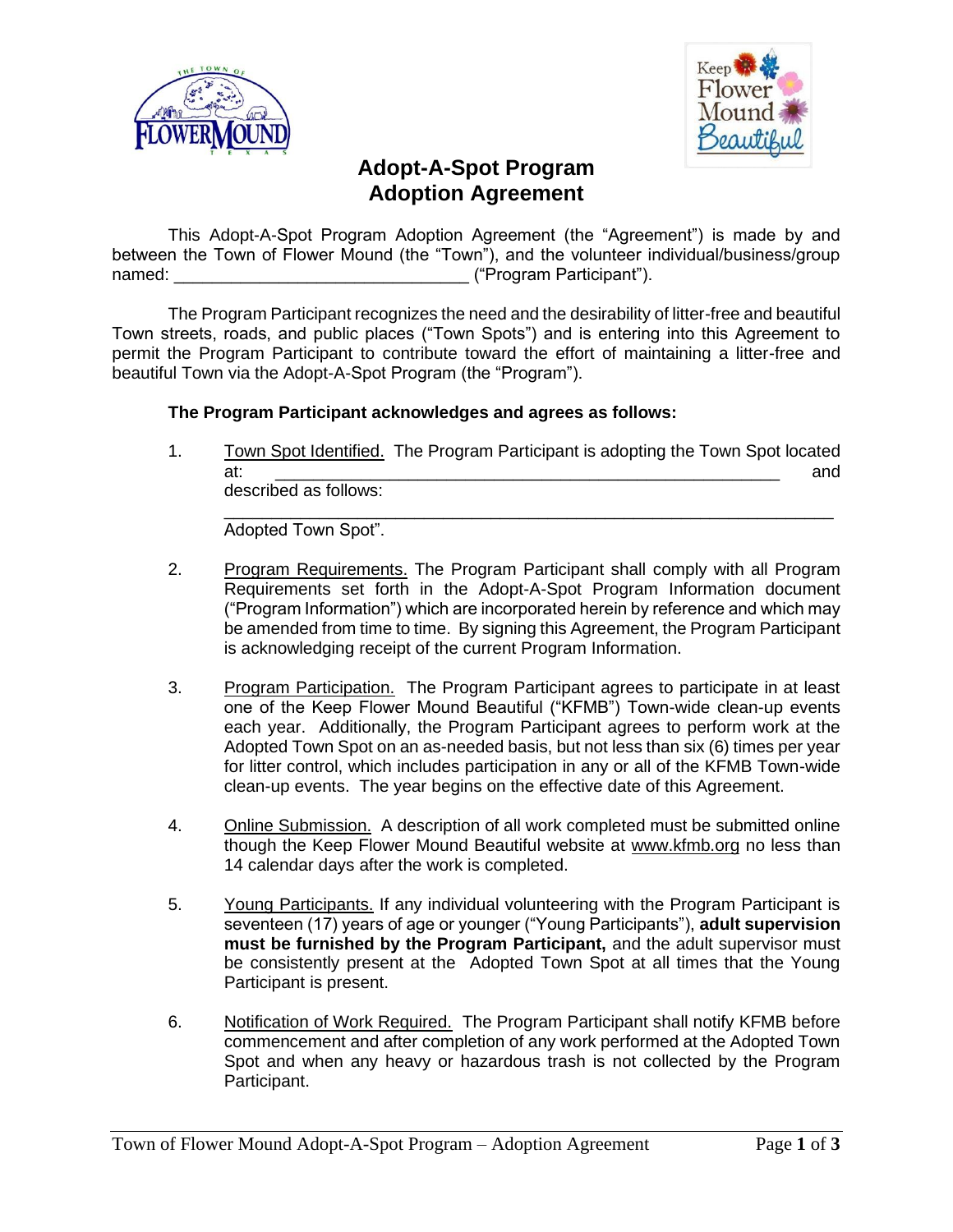- 7. Release Required. The Program Participant agrees that no individuals may volunteer with the Program Participant unless or until the individual has signed and submitted a Hold Harmless Release Form ("Release Form") to the Town.
- 8. Group Liaison. If the Program Participant is a group, the Program Participant hereby designates \_\_\_\_\_\_\_\_\_\_\_\_\_\_\_\_\_\_\_\_\_\_\_\_\_\_\_\_\_\_\_\_ as its Group Liaison. This individual must be the same individual listed on the Adopt-A-Spot Program Application. The Group Liaison agrees to:
	- (a) Serve as a contact person and representative of the group for purposes of participation in the Program;
	- (b) Distribute, collect, and submit to the Town signed Adopt-A-Spot Program Release Forms from all individuals volunteering with the Program Participant (or the parent or legal guardian of a Young Participant) prior to any work being performed in connection with the Program;
	- (c) Distribute copies of the Adopt-A-Spot Program Safety Tips and Program Information to each of the individuals volunteering with the Program Participant prior to the commencement of any work being performed by the volunteers;
	- (d) Be responsible for compliance with all of the other requirements of this Agreement.
- 9. Safety Tips. By signing this Agreement, the Program Participant acknowledges receipt of the Safety Tips document.
- 10. Agreement Term. This Agreement will be effective upon execution by the Program Participant and shall remain in effect until either party provides written notice of termination to the other party. Either party may terminate the Agreement at any time with or without cause.
- 11. Laws and Regulations. The Program Participant will obey and abide by all laws and regulations, including but not limited to those relating to pedestrian and traffic safety.
- 12. Reservation of Right to Modify or Cancel. The Town reserves the right to modify or cancel the Program Information and/or this Agreement at any time upon written notice to the Program Participant.
- 13. Notices. Any notice provided under this Agreement shall be addressed to the parties at the following addresses:

KFMB:

Participants Address:

Keep Flower Mound Beautiful 1901 Long Prairie, #220-95 Flower Mound, TX 75022

\_\_\_\_\_\_\_\_\_\_\_\_\_\_\_\_\_\_\_\_\_\_